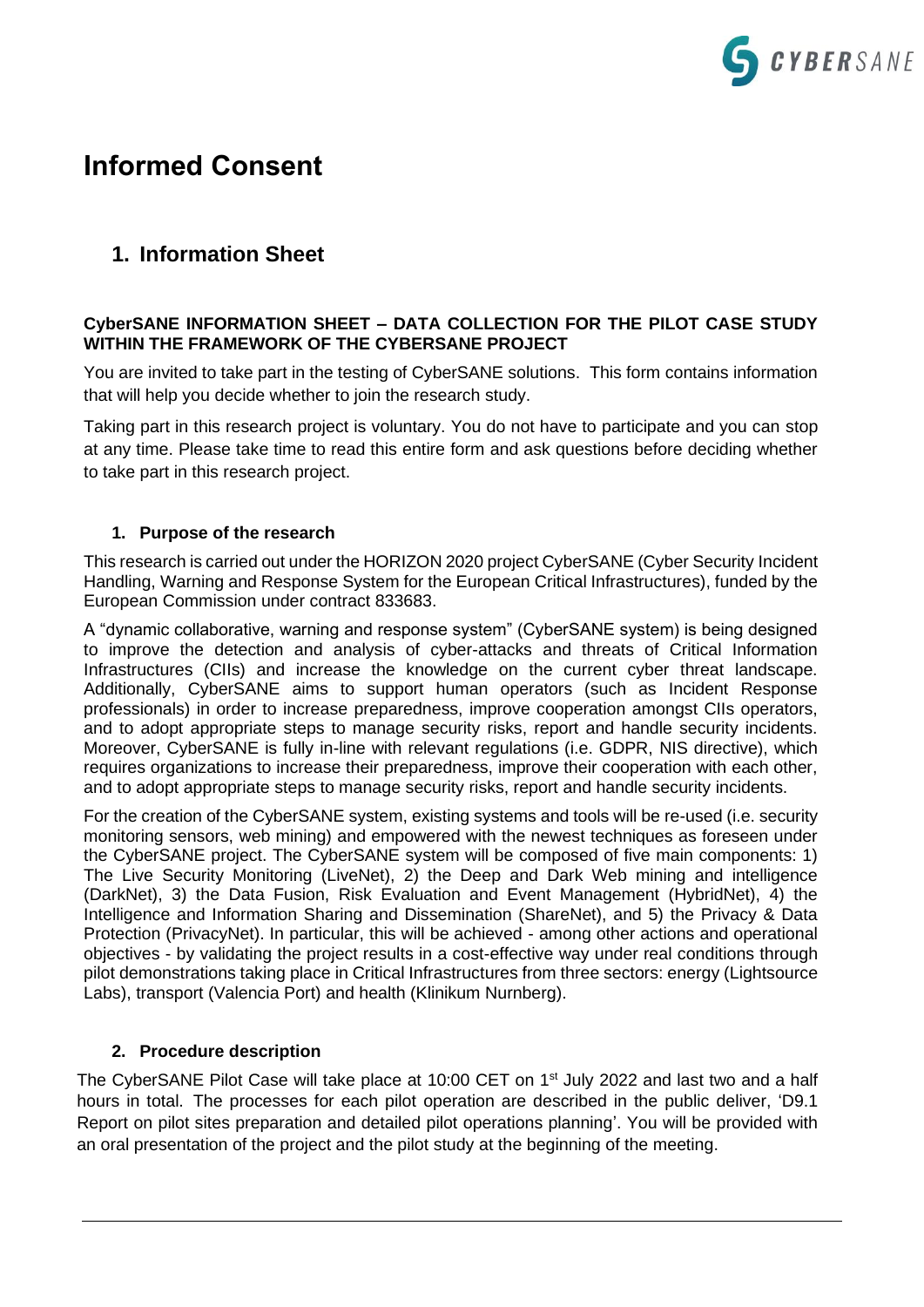

# **3. CyberSANE partners**

- 1. PDM E FC PROJECTO DESENVOLVIMENTO MANUTENCAO FORMACAO E CONSULTADORIALDA
- 2. ATOS SPAIN SA
- 3. CONSIGLIO NAZIONALE DELLE RICERCHE
- 4. S2 GRUPO DE INNOVACION EN PROCESOS ORGANIZATIVOS SL
- 5. INSTITUT NATIONAL DE RECHERCHE ENINFORMATIQUE ET AUTOMATIQUE
- 6. MAGGIOLI SPA
- 7. UBITECH LIMITED
- 8. INSTITUT JOZEF STEFAN
- 9. FOUNDATION FOR RESEARCH AND TECHNOLOGY HELLAS
- 10. SPHYNX TECHNOLOGY SOLUTIONS AG
- 11. KATHOLIEKE UNIVERSITEIT LEUVEN
- 12. SIDROCO HOLDINGS LIMITED
- 13. UNIVERSITY OF ESSEX (PREVIOUSLY UNIVERSITY OF BRIGHTON)
- 14. FUNDACION DE LA COMUNIDAD VALENCIANA PARA LA INVESTIGACION, PROMOCION Y ESTUDIOS COMERCIALES DE VALENCIAPORT
- 15. LIGHTSOURCE LABS LIMITED
- 16. KLINIKUM NURNBERG

#### **4. Privacy and data handling**

You are asked to consent that your personal data, including special categories of personal data, will be used for the pilot test of the CyberSANE project.

The following categories of personal data will be collected and used:

- Name and surname
- Position in the organization
- Company/institution
- Country of residence
- Email address
- Your opinion and comment will be asked in the form of an anonymous questionnaire

The pilot event will be recorded and published on CyberSANE's YouTube channel and shared across CyberSANE's social media, website and project reports.

The partner members involved in the project will process the data in an anonymous and confidential manner.

Results from the Pilot Case will be presented before the European Commission Policy Officer and appointed Reviewers for the purpose of reviewing and validating the CyberSANE project.

Anonymised research results will be published in journal articles, conference presentations and via any other mode of scientific exchange and dissemination that will be seen as appropriate by the researchers, while protecting the participants' anonymity.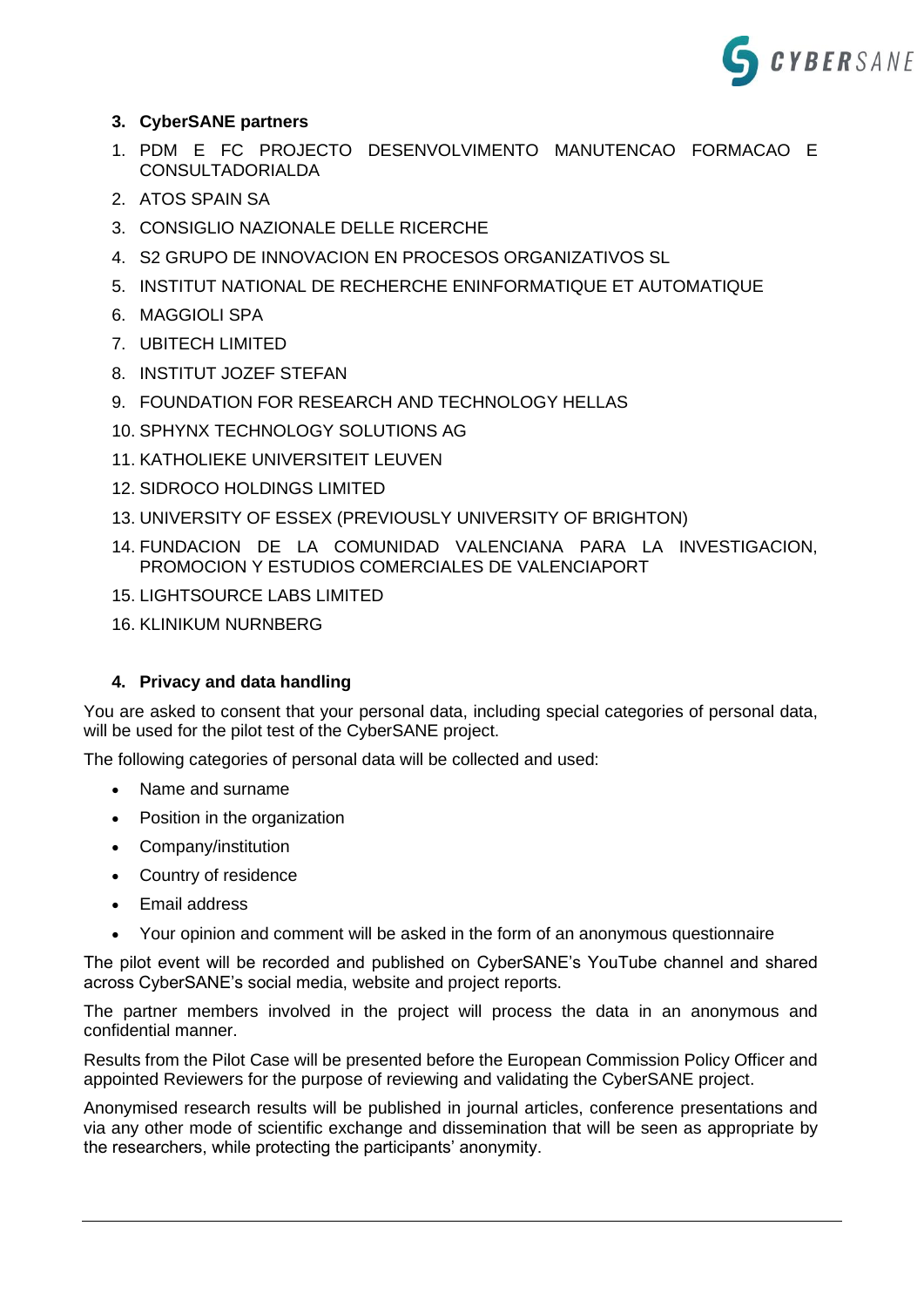

#### **5. Potential risk and discomfort**

If, at any time, you should become tired or feel other forms of discomfort, you can simply quit the participation to the CyberSANE pilot case study.

Risks or discomforts may especially occur in case the participants are the employees of the a research partner. Employee may fear that he or she may face any negative consequences (such as negative performance assessment, detrimental indirect affects) if he or she does consent to (i) participate to the testing and (b) the processing of his/her personal data for testing purposes. Research partners acknowledge the potential risks resulting from employee-employment relationship and are committed to mitigate these risks by keeping the participation voluntary, informing the participants that they can voluntarily withdraw from participation, assigning no negative consequence for non-participation or withdrawal from participation, and conducting the research in a responsible manner.

#### **6. Transfer of data**

Results from the Pilot Case may be transferred for demonstration and promotional use to third parties, who have agreed to limit the use to the aforementioned and demonstration purposes. The results will be anonymised before any circulation. In case of the third parties are not established in the European Union (EU), appropriate safeguards will be taken in order to ensure the protection of personal data and to make effective legal remedies available.

Images or photos taken during the Pilot Case Study may be shared across CyberSANE's social media, website or as part of CyberSANE's monthly and bi-annual newsletters.

#### **7. The period for which the data will be stored**

The data will be stored until the end of the CyberSANE project, i.e., 7 months thereafter, and then permanently deleted. Promotional material without reference to identifiable information may be kept after the conclusion of the CyberSANE project.

#### **8. Voluntary participation and right to withdraw from the research**

Your choice to take part in the research is entirely voluntary. You are completely free to choose not to participate, or to withdraw your participation at any moment without any consequence. You are always welcome to come back to it at a later time.

#### **9. Rights of the participant**

- 1. You have the right to request from the controller access to and rectification or erasure of personal data or to restrict processing concerning yourself or to object to processing.
- 2. You have the right to withdraw your consent
- 3. You have the right to lodge a complaint with a supervisory authority

For your questions regarding your rights, you can contact:

- For the Lightsource Labs Pilot Case: [diarmuid.oconnor@lightsourcelabs.com](mailto:diarmuid.oconnor@lightsourcelabs.com)
- For the Valencia Port Pilot Case: [pgimenez@fundacion.valenciaport.com](mailto:pgimenez@fundacion.valenciaport.com)
- For the Klinikum Nurnberg Pilot Case: [manfred.criegee-rieck@klinikum-nuernberg.de](mailto:manfred.criegee-rieck@klinikum-nuernberg.de)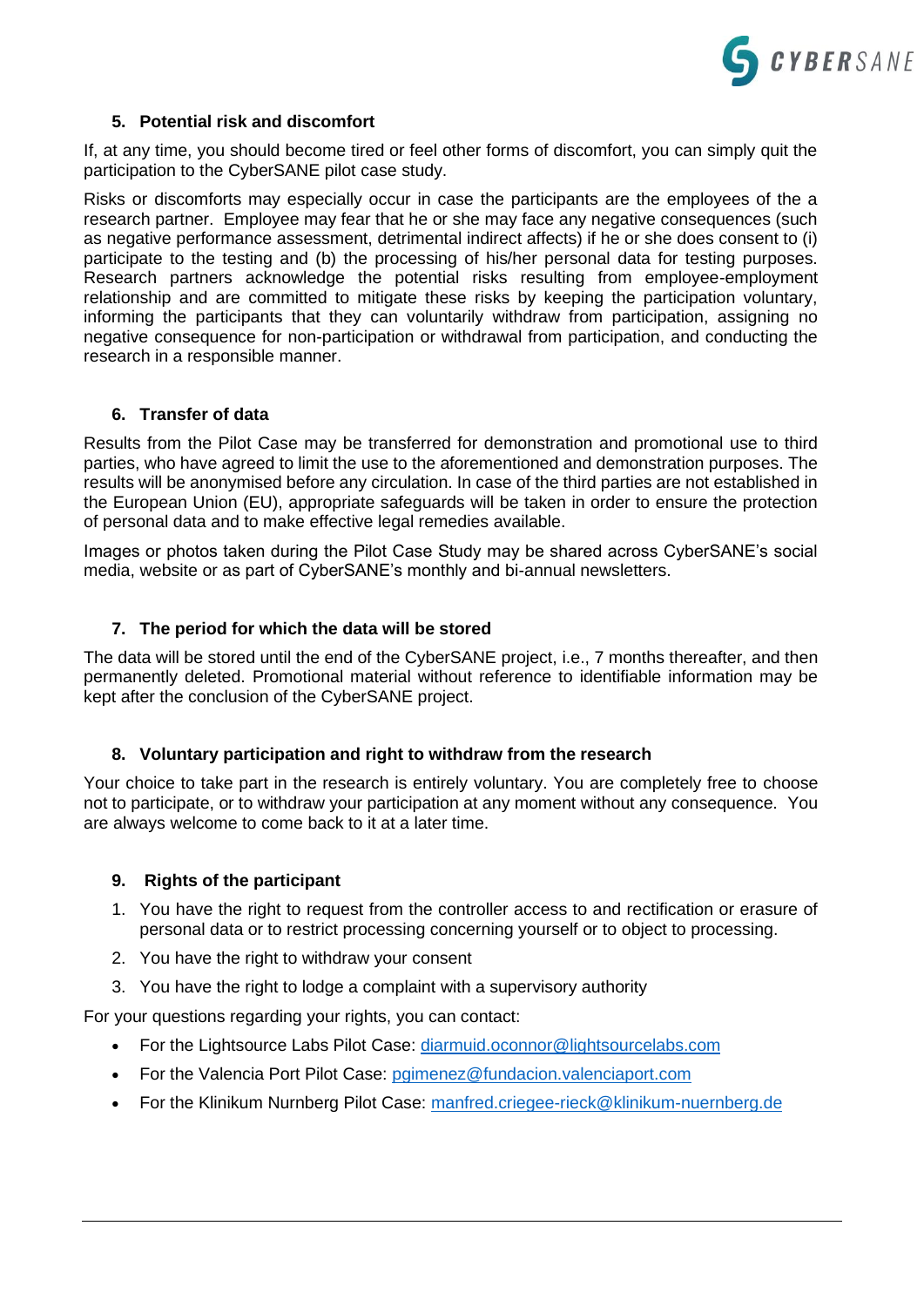

#### **10.** Recruitment of participants

Recruitment strategy determined who can participate in the pilots as described in the public deliver, D9.1 'Report on pilot sites preparation and detailed pilot operations planning'. Participants will be requested to take part in a technical or non-technical questionnaire depending on their expertise in the cybersecurity domain as described in the public D10.1. 'Evaluation and Benchmarking Methodology'.

#### **11. Contacts**

For any further doubt or clarification request, do not hesitate to contact the CyberSANE Project Coordinator at [luis.campos@pdmfc.com.](mailto:luis.campos@pdmfc.com)